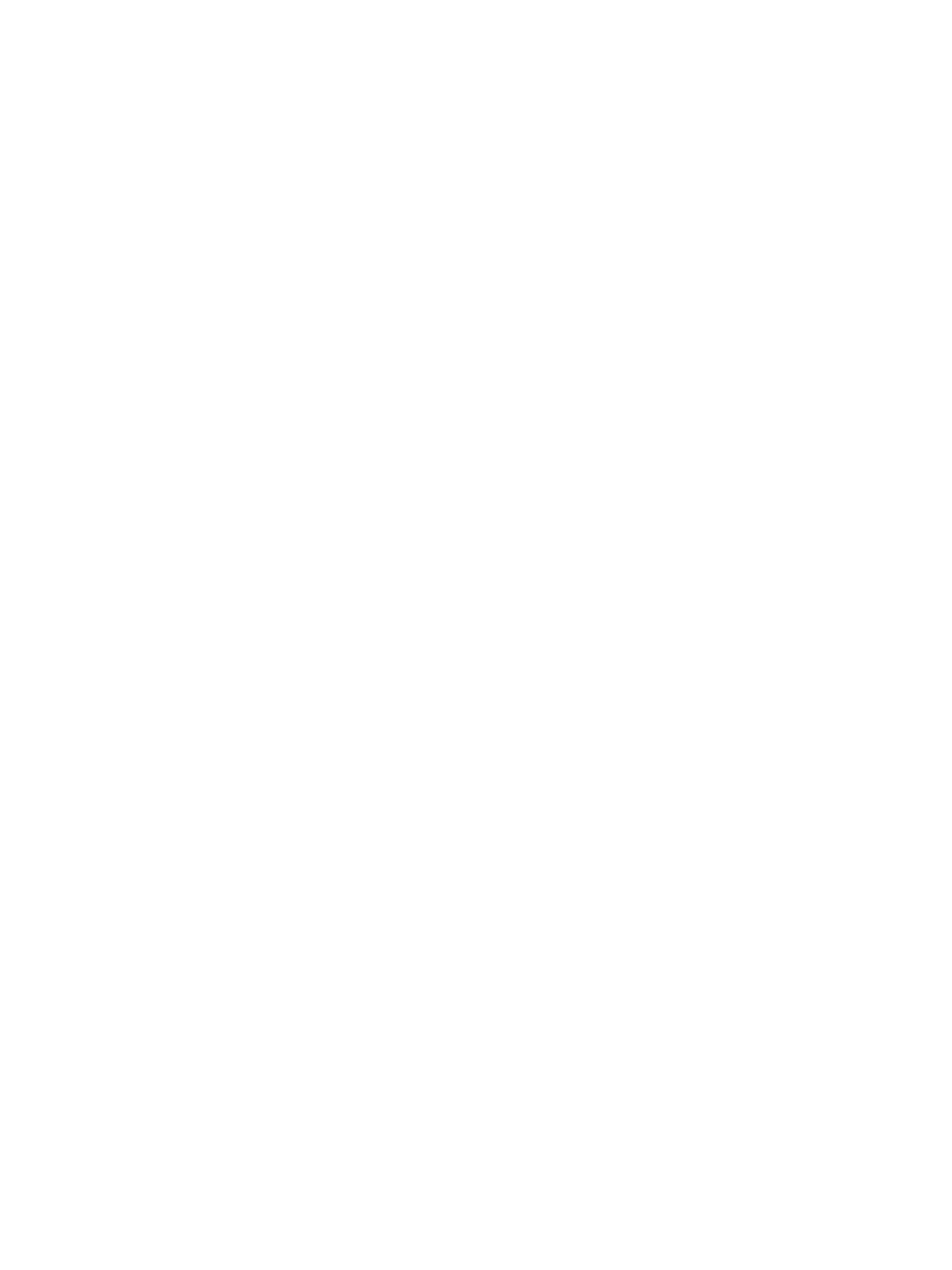## **Table of contents**

| 1              | <b>Safety and handling</b>         | 4                |
|----------------|------------------------------------|------------------|
| $\overline{2}$ | <b>Introduction</b>                | 5                |
| 2.1            | Components                         | 5                |
| 2.2            | Names and function of parts        | 6                |
| 2.3            | <b>Cables and Connectors</b>       | $\overline{7}$   |
| 2.4            | How to enroll a fingerprint        | $\boldsymbol{9}$ |
| 3              | <b>Installation</b>                | 11               |
| 3.1            | Fixing the bracket and the product | 11               |
| 3.2            | Power supply connection            | 13               |
| 3.3            | Network connection - TCP/IP        | 14               |
| 3.4            | Wiegand connection                 | 15               |
| 3.5            | RS 485 Connection                  | 16               |
| 3.6            | <b>Resetting Network Settings</b>  | 16               |
| 3.7            | Restoring the Factory Defaults     | 16               |
| 4              | <b>Technical Data</b>              | 17               |
| 4.1            | <b>Product Specifications</b>      | 17               |
| 4.2            | <b>Dimensions</b>                  | 19               |
| 5              | <b>UL</b>                          | 20               |
| 5.1            | UL 294 requirements                | 20               |
| 6              | <b>FCC</b>                         | 21               |
| 6.1            | Compliance information             | 21               |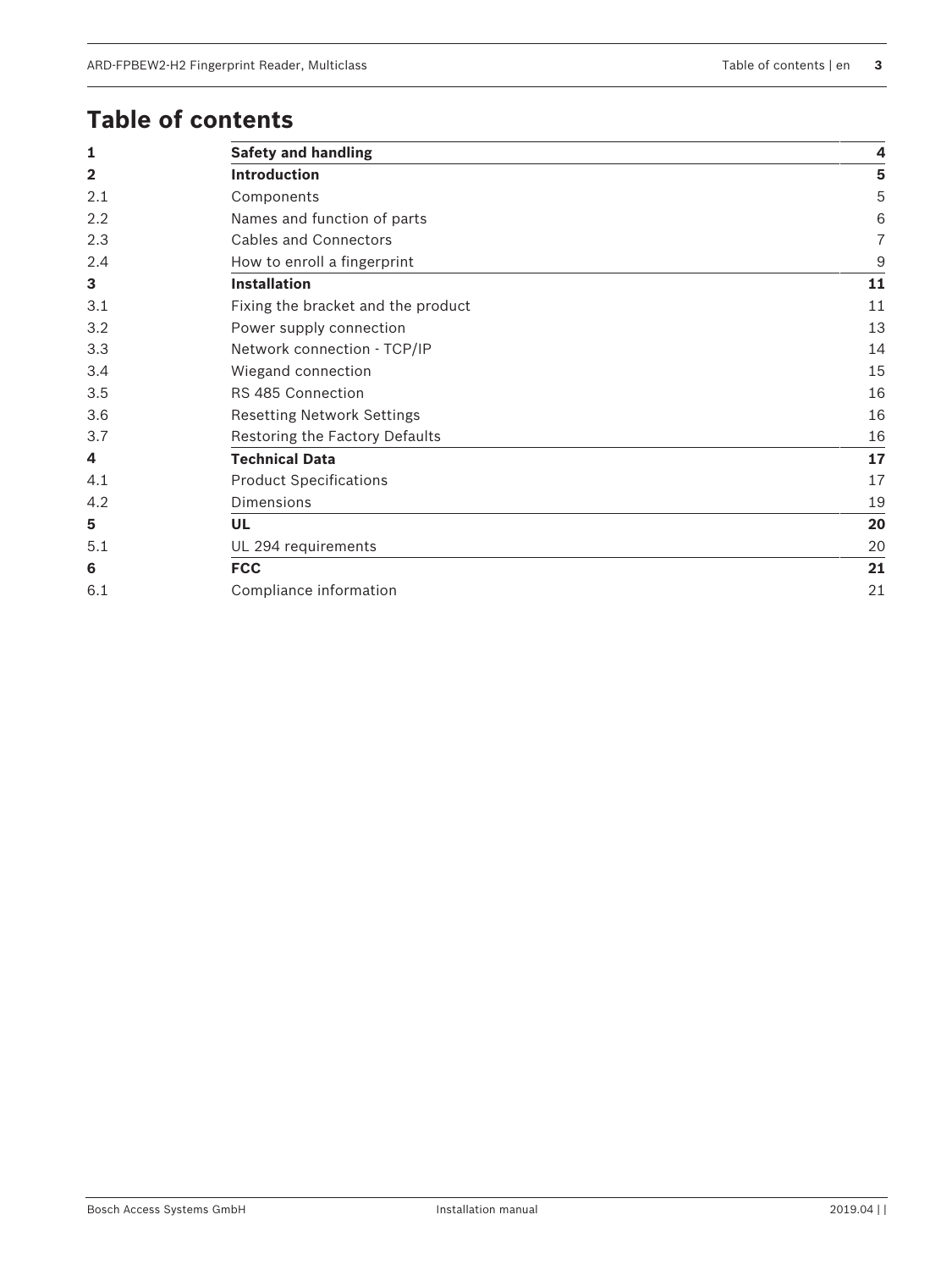## **1 Safety and handling**

Failure to follow these safety instructions could result in fire, electric shock, injury, or damage to the product or other property. Read all the safety information before installing or using the product.

Download, read and follow the respective technical documentation at boschsecurity.com (where available) or read the documentation provided in the packaging. Retain documentation for future reference.

#### **Installation**

- Do not install the product in a place with direct sunlight, moisture, dust, or soot.
- Do not install the product in a place with heat from an electric heater.
- Do not install the power supply cable in a passage area.
- Do not install the product near highly magnetic objects.
- Do not install the product in a place with electromagnetic interference.
- Install the product in a dry place.
- When installing more than one device, allow space between the devices.

#### **Notice!**

In case of malfunction, contact Bosch After-Sales Service. Do not attempt to repair the product yourself or free after-sales service will not be provided.

#### **Battery disposal and replacement**

- Replace the RTC battery with the correct type of battery.
- Discard the battery according to the appropriate regional or international waste regulations.

#### **Handling the product**

- Do not drop the product.
- Do not apply any impact to the product.
- Do not contaminate or damage the fingerprint contact unit with foreign substances.
- Do not spill any liquids on the product.
- Only operate the product from the type of power source indicated on the label. If unsure of the type of power supply to use, contact your dealer.

#### **Cleaning the product**

- Wipe the product with a soft and dry cloth.
- Do not apply water, benzene or alcohol.



#### **Notice!**

For more information about this product, read the documentation provided in the packaging, or visit us at [http://www.boschsecurity.com.](http://www.boschsecurity.com)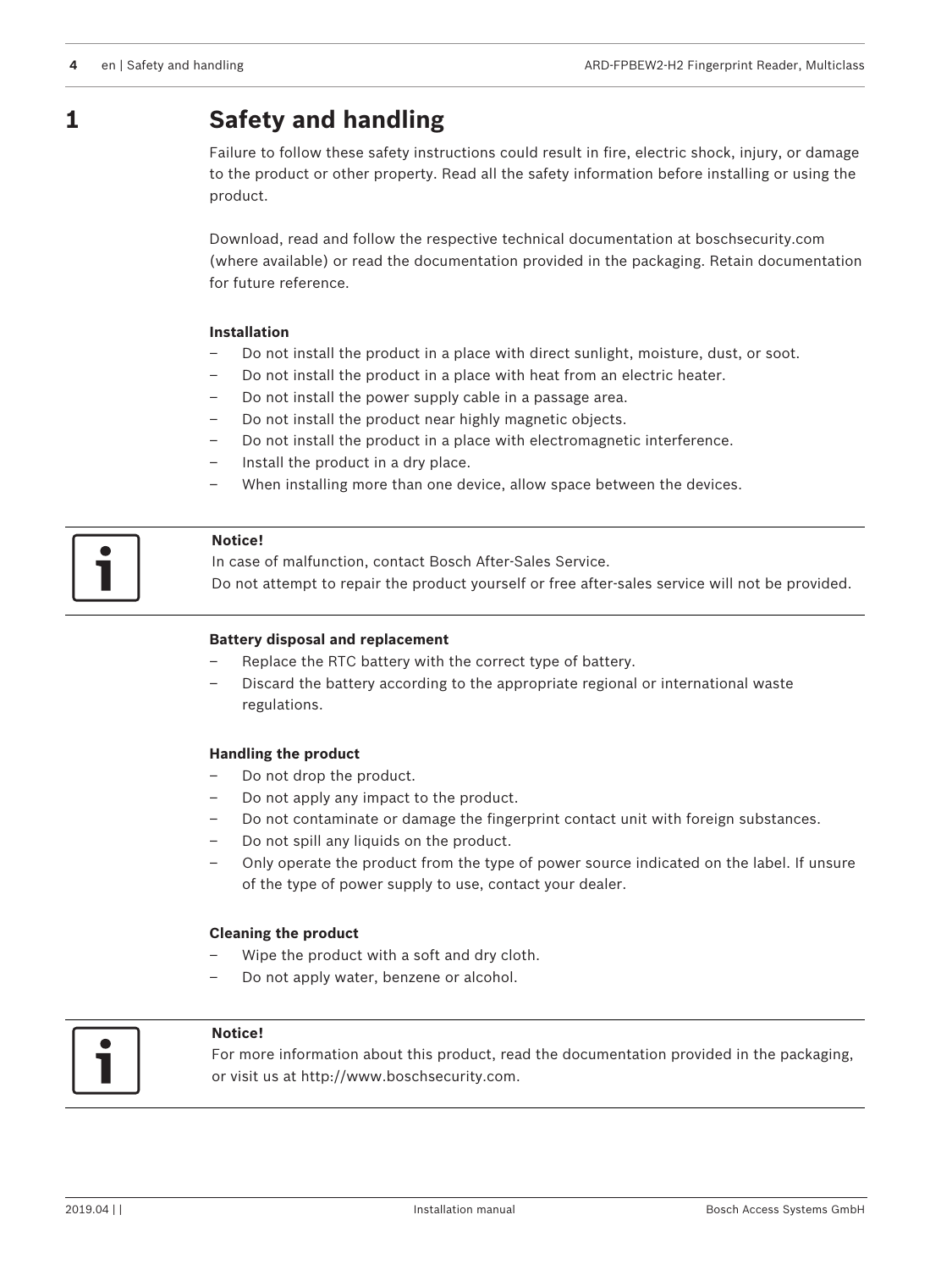### **2 Introduction 2.1 Components**  $\bigcirc$  $\mathcal{D}$ Ferrite Core PVC anchor (1 EA) (2 EA) Heat shrink **BOSCH** Fixing screw Bracket Fixing Screw (2 EA) Bracket (Star Shaped) ARD-FPBEW2 **BOSCH BOSCH BOSCH** ARD-FPBEW2-H2 Fingerprint Reader<br>Multiclass ARD-FPBEW2-H2 Fing<br>Multiclass 79.5  $172.$ 56.4 e  $\circledcirc$  $\ddot{\phantom{a}}$ 46.5 ⋀ OSS Manual | Safety Quick Instructions Installation GuideDrilling template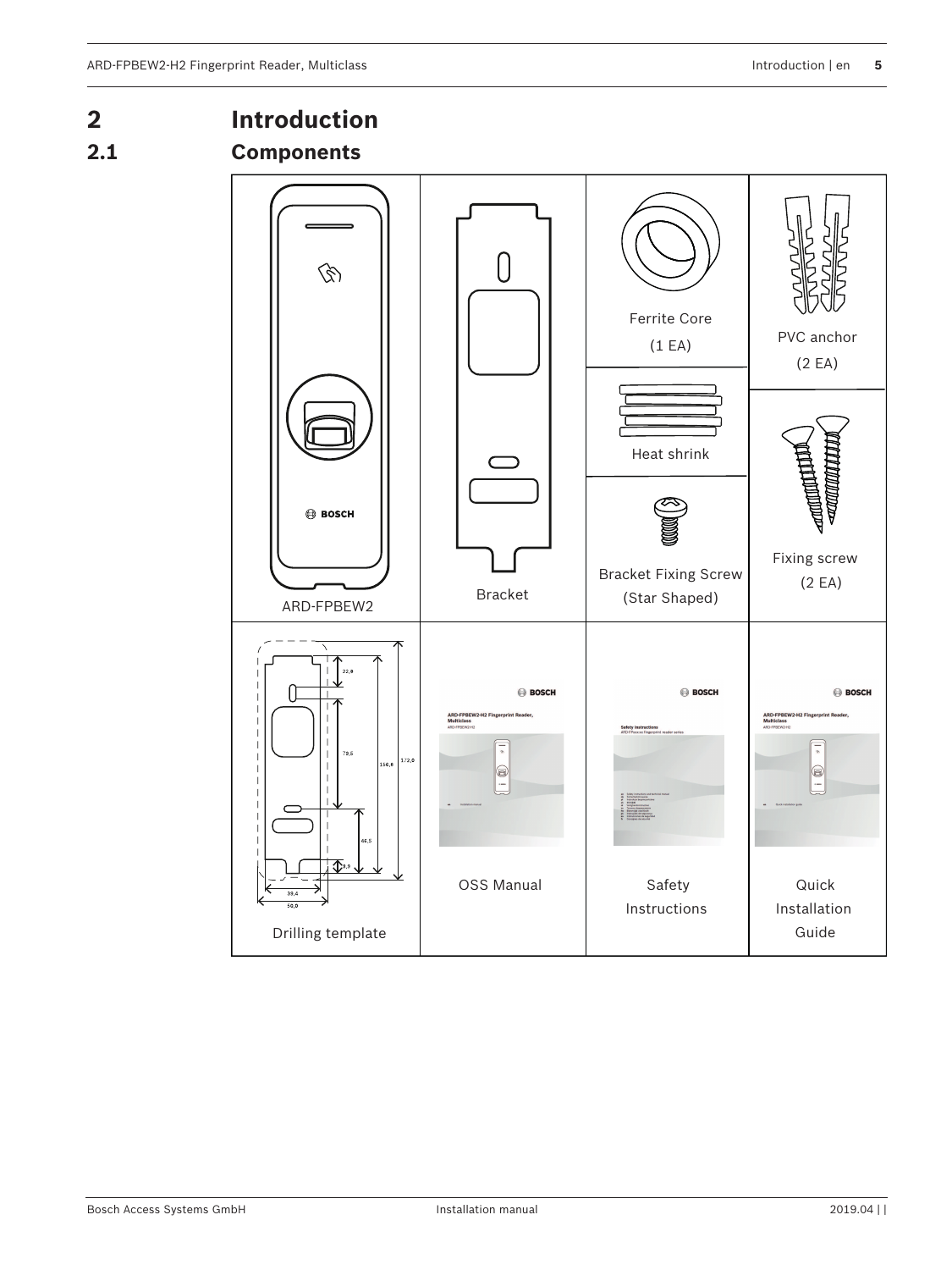**2.2 Names and function of parts**



| <b>Item</b>    | <b>Feature</b>                                                                                                                          |
|----------------|-----------------------------------------------------------------------------------------------------------------------------------------|
| $\mathbf{1}$   | LED lamp<br>Indicates the operational status of the product with the color of the LED lamp.                                             |
| $\mathfrak{D}$ | RF card authentication unit<br>Reads RF cards for entering and exiting.                                                                 |
| 3              | Fingerprint authentication unit<br>Reads fingerprints placed on it for entering and exiting.                                            |
| 4              | Reset button<br>For details, see chapters 3.6 and 3.7                                                                                   |
| 5              | LED lamp for Network<br>Shows the status of the network connection.                                                                     |
| 6              | Cable<br>Wiegand cable<br>-<br>Power cable<br>$\overline{\phantom{0}}$<br>RS485 cable<br>$\overline{\phantom{m}}$<br>Ethernet connector |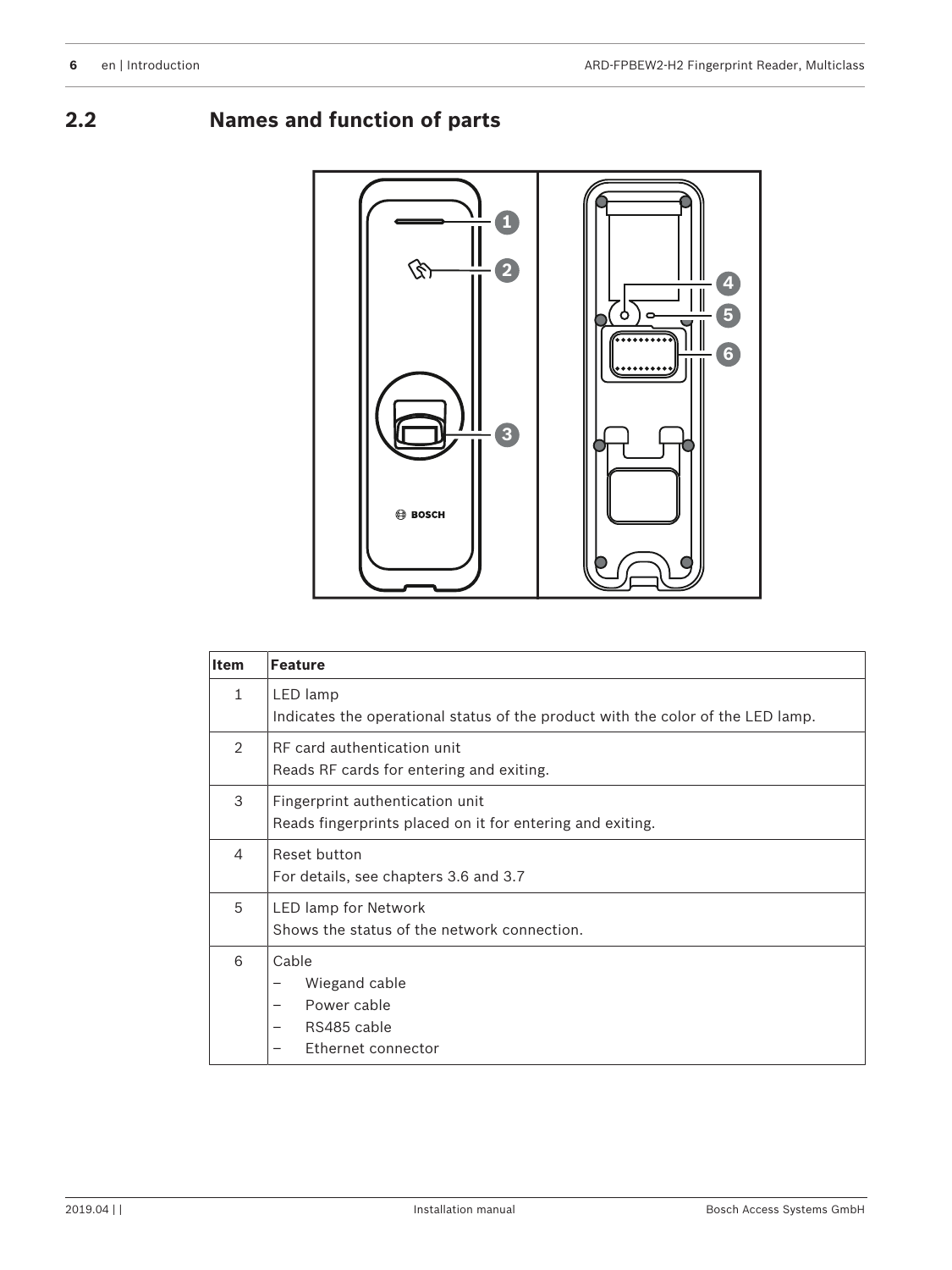**2.3 Cables and Connectors**



\* Cut the required wires off the connector plug.

| <b>Cable</b> | <b>Cable name</b> |
|--------------|-------------------|
| А            | Wiegand cable     |
| В            | Ethernet cable    |
| C            | Power cable       |
| D            | RS485 cable       |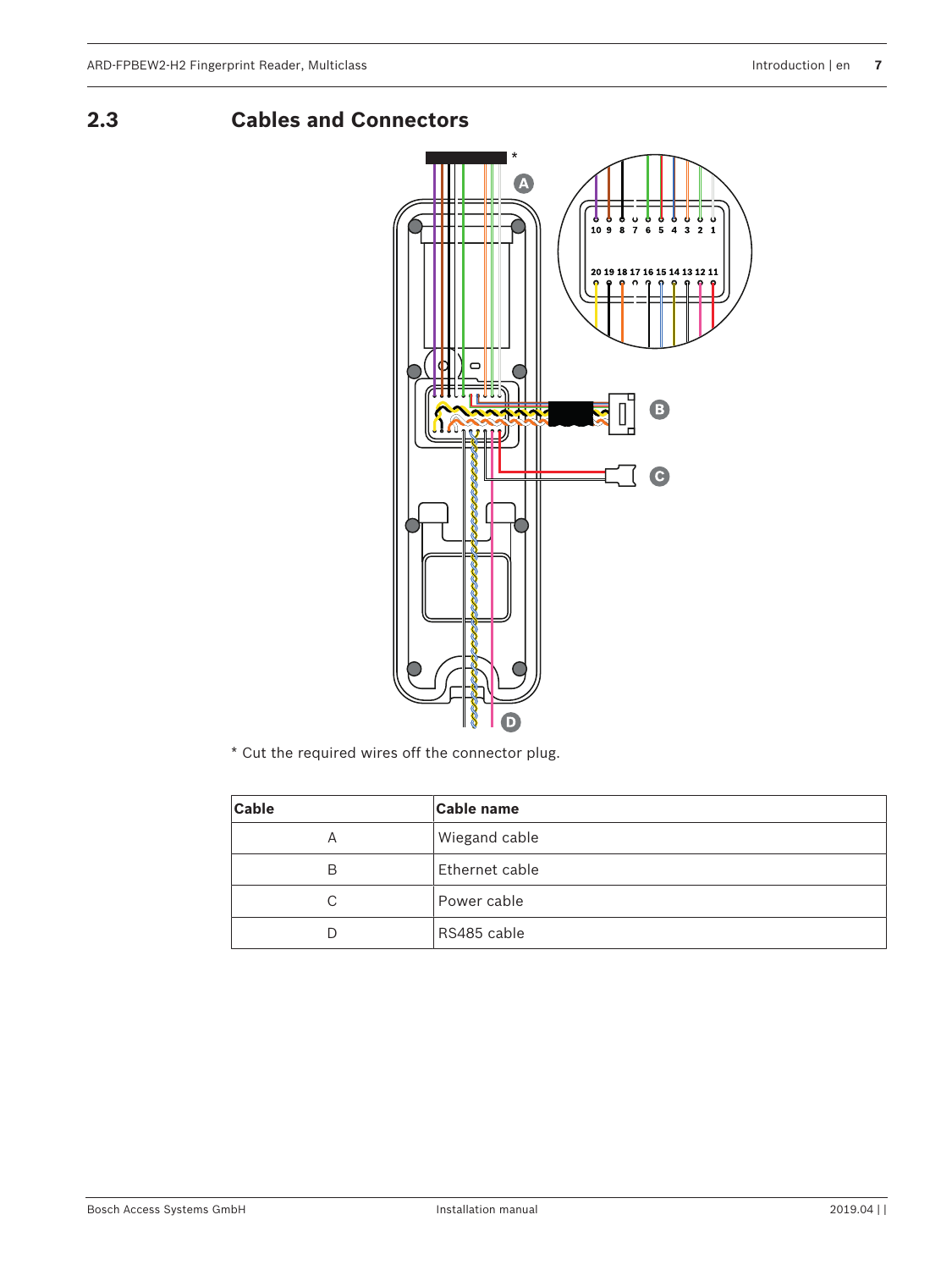| <b>Cable</b>     | Cable name          | Color                 |
|------------------|---------------------|-----------------------|
| $\mathbf{1}$     | WG Tamper NO        | Gray (White stripe)   |
| $\overline{2}$   | WG Tamper COM       | Green (White stripe)  |
| 3                | WG Tamper NC        | Orange (White stripe) |
| $\overline{4}$   | Not used            | Blue                  |
|                  |                     | Brown                 |
| 5                | Not used            | Red                   |
|                  |                     | Green                 |
| 6                | WG DO               | Green                 |
| $\overline{7}$   | WG D1               | White                 |
| 8                | WG GND              | <b>Black</b>          |
| $\boldsymbol{9}$ | TTL IN1 (LED red)   | Brown                 |
| 10               | TTL INO (LED green) | Purple                |
| 11               | PWR +VDC            | Red                   |
| 12               | Not used            | Pink                  |
| 13               | PWR GND             | Black (White stripe)  |
| 14               | 485 TRXN (RxTx-)    | Yellow (Black stripe) |
| 15               | 485 TRXP (RxTx+)    | Blue (White stripe)   |
| 16               | 485 PAG             | White (Black stripe)  |
| 17               | <b>ENET TXP</b>     | White                 |
| 18               | <b>ENET TXN</b>     | Orange                |
| 19               | <b>ENET RXP</b>     | <b>Black</b>          |
| 20               | <b>ENET RXN</b>     | Yellow                |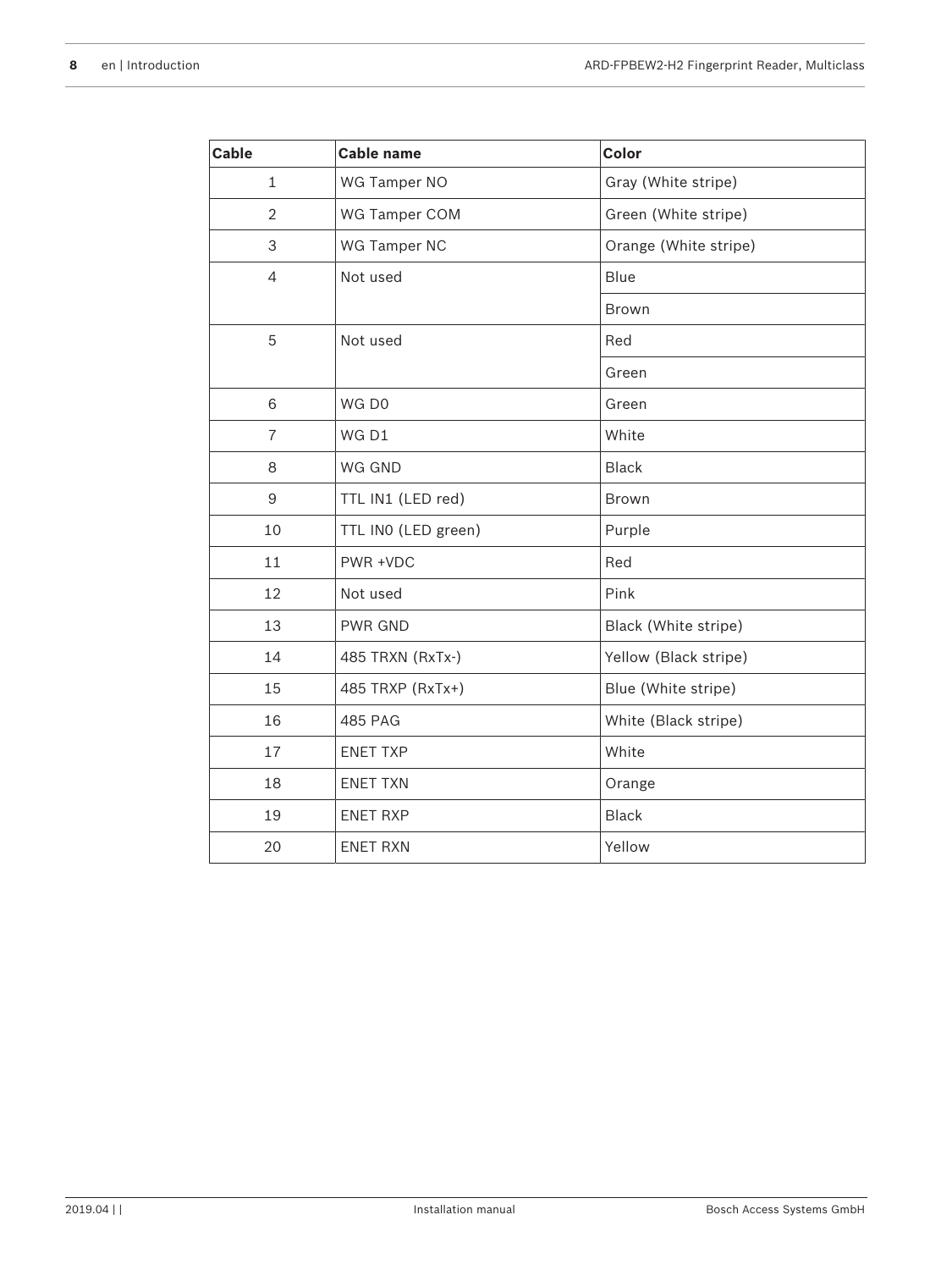### **2.4 How to enroll a fingerprint**

In order to improve the fingerprint authentication rate, register the fingerprint correctly. The reader can recognize a fingerprint even if the angle and position of a user's fingerprint input change. If you register the fingerprint with attention to the following instructions, the authentication rate can be improved.

#### **Selecting a finger for fingerprint input**



- In preparation for the case that the fingerprint of a specific finger cannot be used, for example if the user is lifting a load with one hand or a finger gets hurt, up to 10 fingerprints for each user can be registered.
- In the case of a user whose fingerprint cannot be recognized well, the authentication rate can be improved by enrolling the same finger twice repeatedly.
- If a finger has a cut or the fingerprint is blurry, select another finger for the fingerprint.
- It is recommended to use the index finger or the middle finger when scanning the fingerprint. The authentication rate can be reduced if it is difficult to place another finger at the center of fingerprint sensor accurately.

#### **Fingerprint enrollment method**

- 1. Place the finger with the fingerprint to be registered on the fingerprint authentication unit and press the finger gently for better authentication.
- 2. Wait for the instructions of the management system to place the finger a second time on the sensor. Scan the fingerprint of the registered finger again.

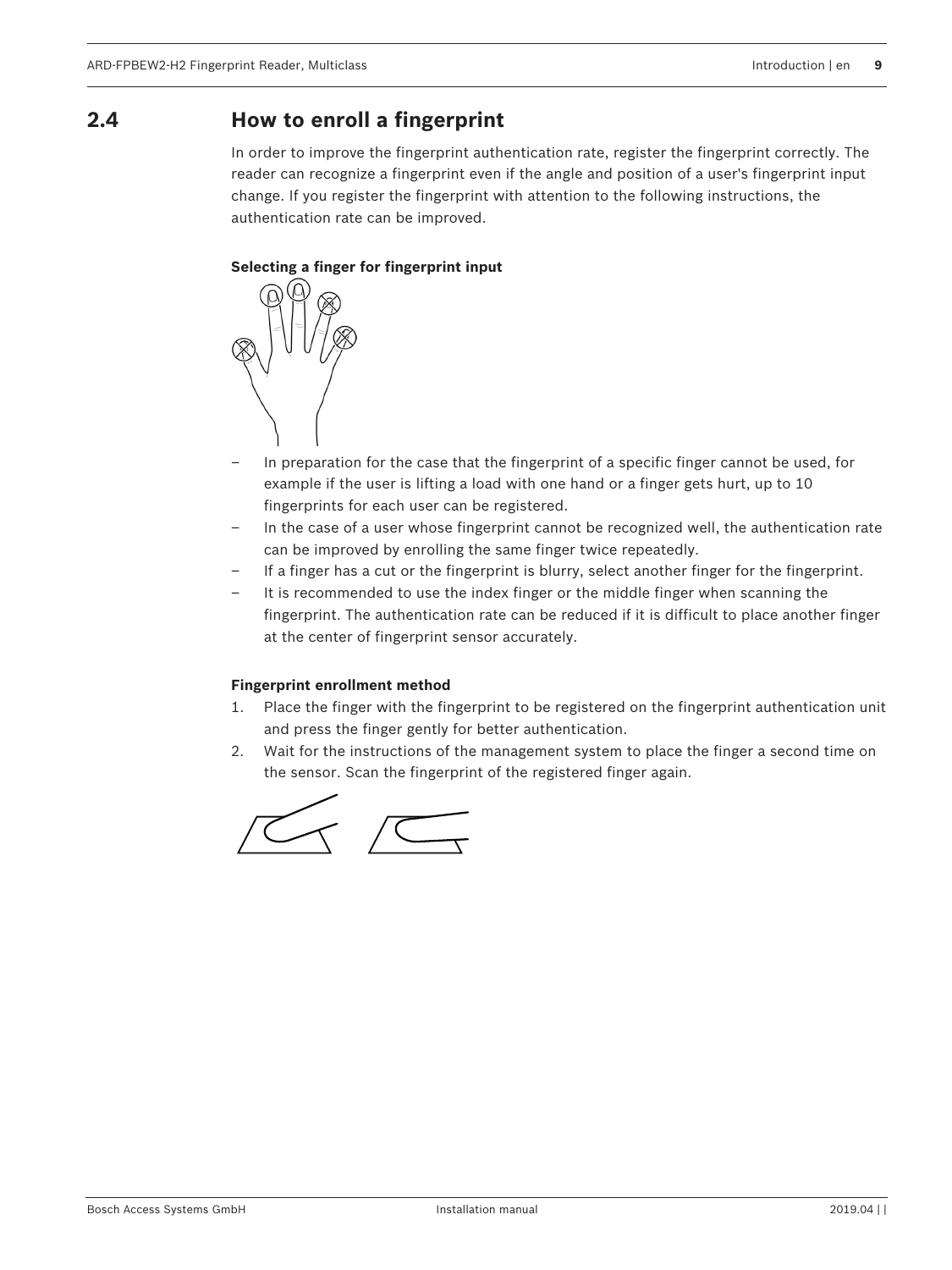#### **Cautions for enrolling a fingerprint**

When a fingerprint is recognized, it is compared with the initially registered fingerprint, so the initial fingerprint enroll is the most important. Pay attention to the following matters when enrolling the fingerprint:

- 1. Place the finger deep enough to contact with the sensor completely.
- 2. Place the center of the fingerprint in the center of the sensor.
- 3. If a finger has a cut or the fingerprint is blurry, select another finger for the fingerprint.
- 4. Scan the fingerprint correctly without moving according to the instruction on the screen.
- 5. If you make the finger upright so that the contact area with the sensor has decreased or the angle of finger has warped, fingerprint authentication may not be performed.



#### **Failure during fingerprint recognition**

The reader can recognize a fingerprint regardless of a change of season or finger condition. However, the authentication rate may vary according to the external environment or fingerprint input method.

If the fingerprint authentication cannot be done smoothly, it is recommended to take the following measures:

- 1. If the finger is smeared with water or sweat, dry off the finger and then scan the finger.
- 2. If the finger is too dry, blow your breath on the fingertips and then scan the finger.
- 3. If the finger has a cut, register the fingerprint of another finger.
- 4. The initially registered fingerprint often may have not been scanned correctly, so register the fingerprint again according to 'Cautions for enrolling a fingerprint'.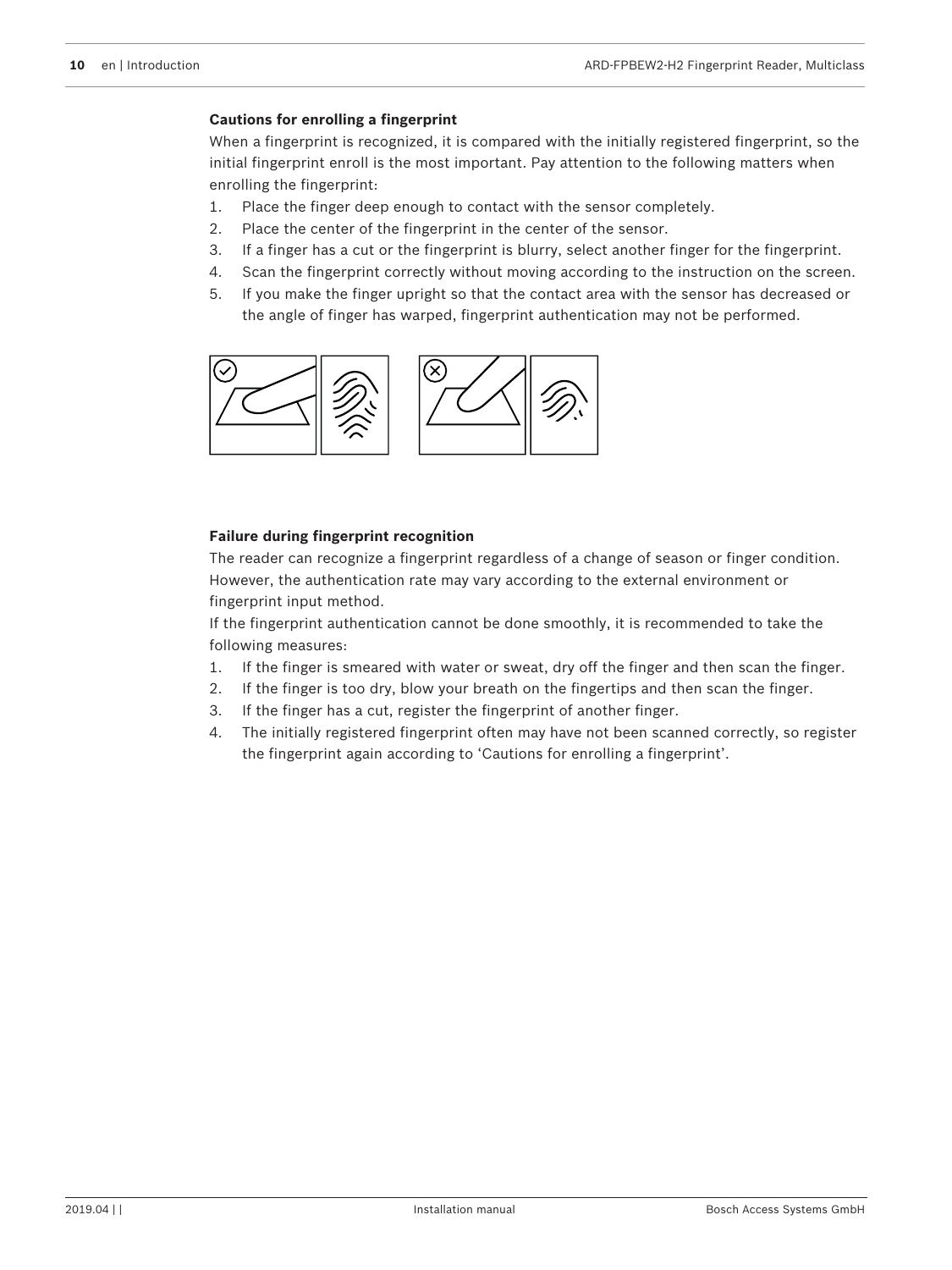## **3 Installation**

## **3.1 Fixing the bracket and the product**

- 1. Determine the correct position to install the bracket using the provided drilling template.
- 2. Fix the bracket firmly using fixing screws through the bracket to the position where the device will be installed.
- 3. Install the device onto the fixed bracket.
- 4. Assemble the device to the bracket by rotating the star-shaped fixing screw.
- When assembling the product with the bracket, use the included bracket fixing screw (star-shaped) instead of the product fixing screw for enhanced security.

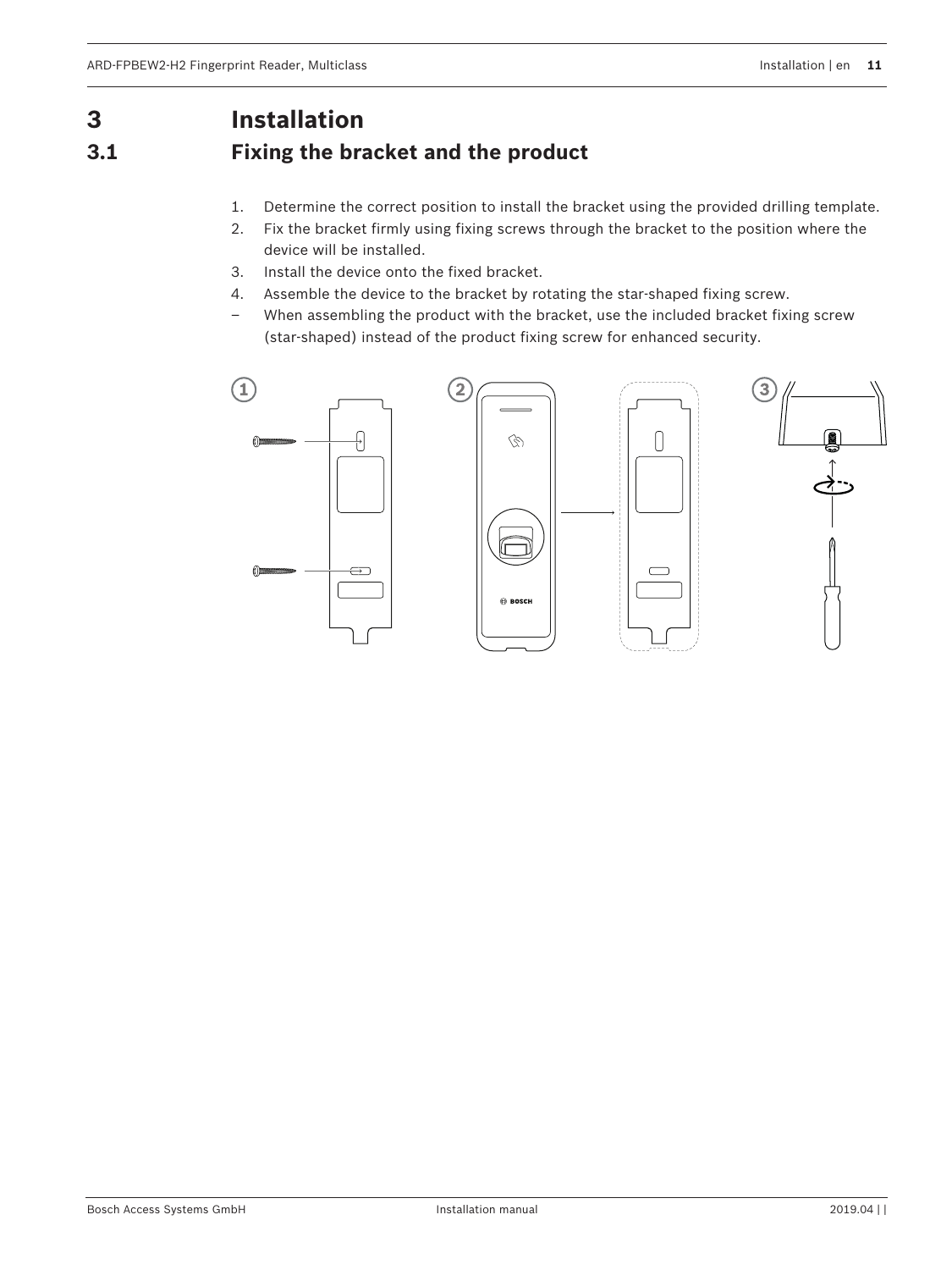#### **Installing the device on a concrete wall**

- 1. Drill holes on the wall.
- 2. Insert the PVC anchors.
- 3. Fix the anchors with fixing screws.
- 4. Maintain a minimum separation distance to avoid RF interference (see table below).



| <b>Wall thickness</b> | <b>Distance</b> |
|-----------------------|-----------------|
| 100 mm                | 270 mm          |
| 120 mm                | 250 mm          |
| 150 mm                | 170 mm          |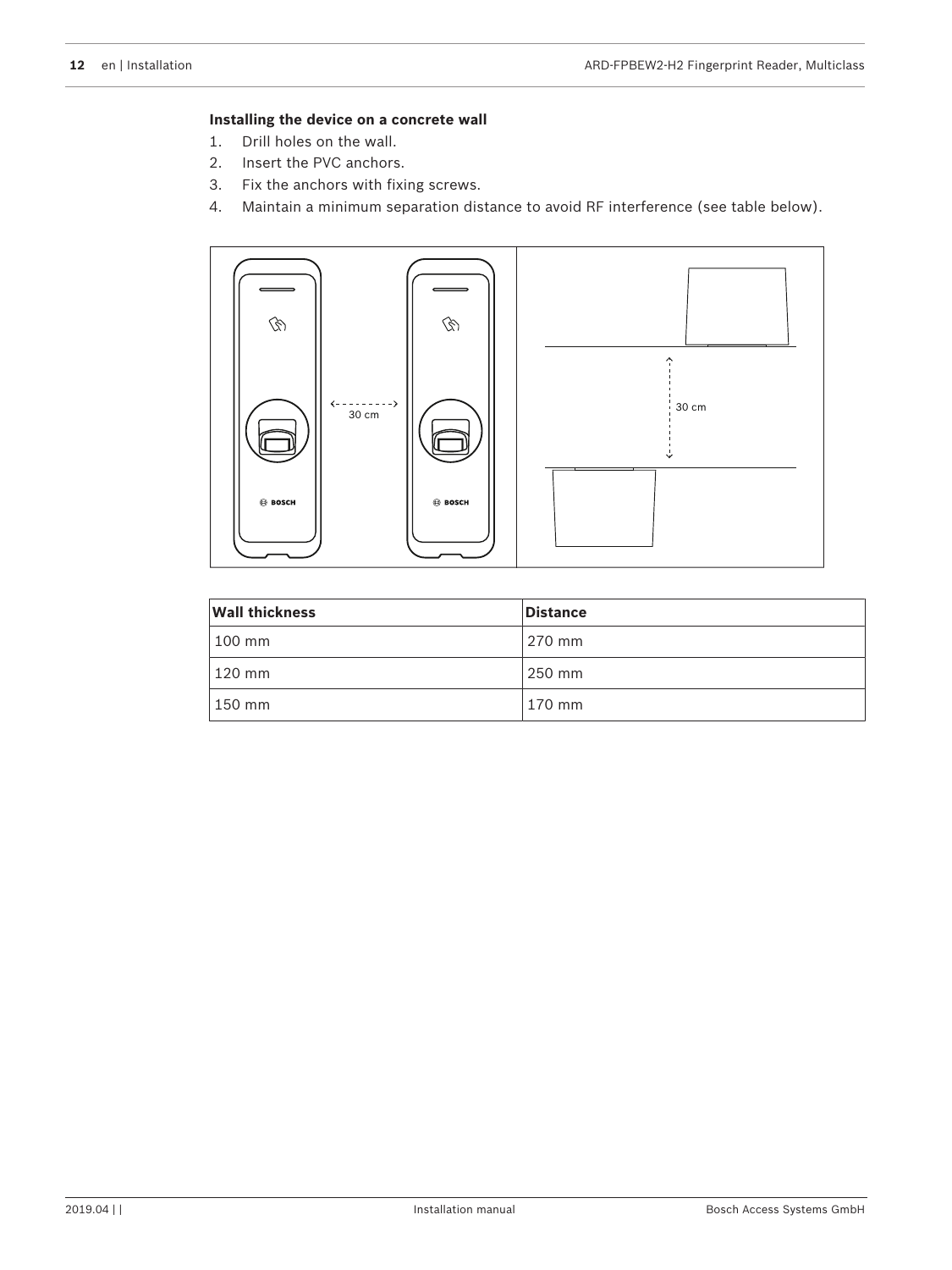### **3.2 Power supply connection**



Use a power supply adaptor of DC 12 V ( $\pm$  10%) with a minimum of 1,500 mA which has obtained the approval of IEC/EN 60950-1. If you wish to connect and use another device to the power supply adaptor, you should use an adaptor with a current capacity which is the same or larger than the total power consumption required for the terminal and another device.



#### **Warning!**

Do not connect the device to the DC power supply(or adapter) and PoE power supply at the same time.



#### **Notice!**

Make sure to isolate the power connector cables if PoE is used for power supply.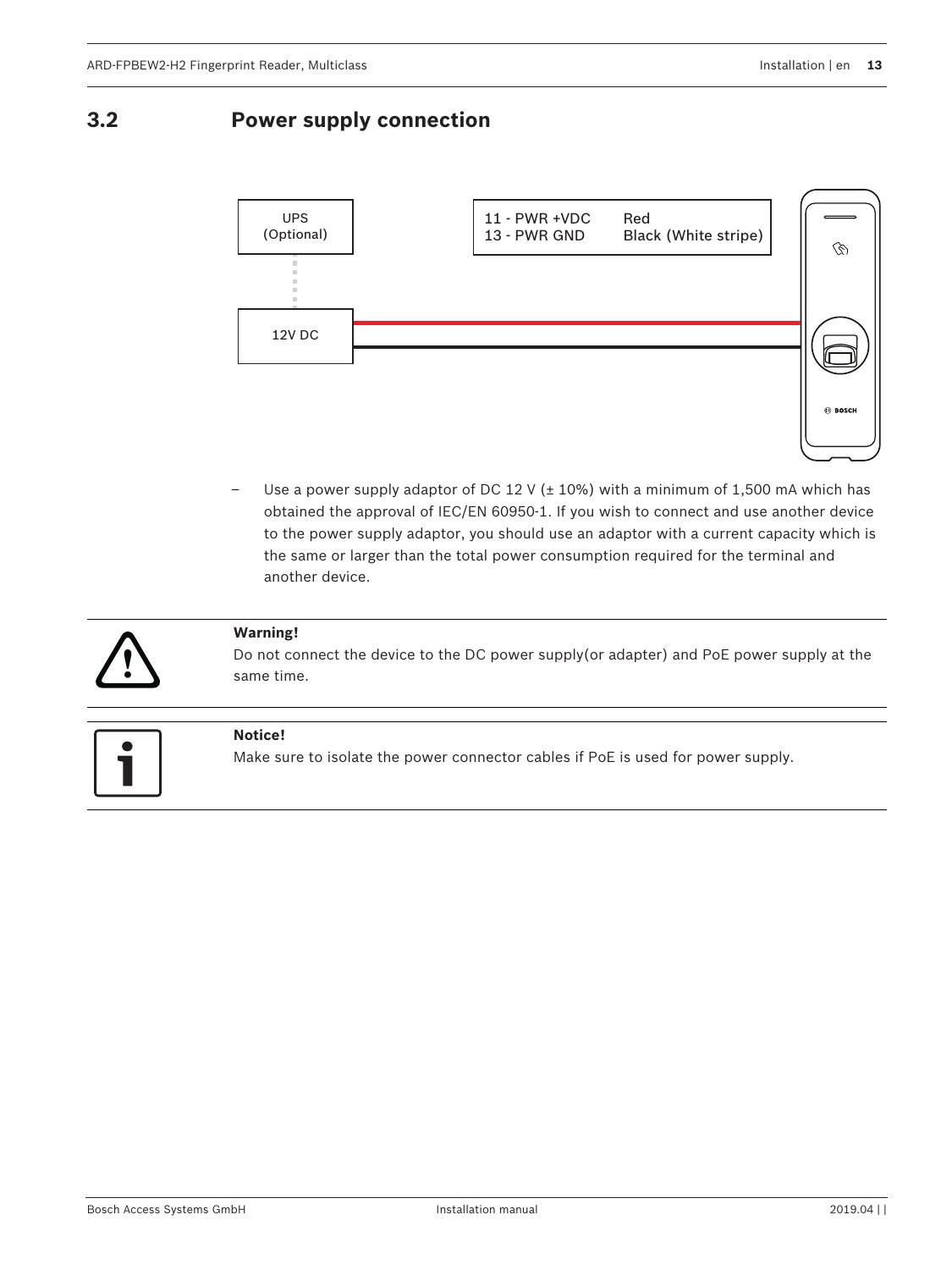### **3.3 Network connection - TCP/IP**

#### **LAN connection (connecting to a hub)**

You can connect the product to a hub using a general type CAT-5 cable (or higher).



#### **LAN connection (connecting to a PC directly)**

The ARD-FPBEW2 has an automatic MDI/MDIX function so that it can be connected to a PC directly using a normal straight type CAT-5 cable (or higher), not a cross cable.

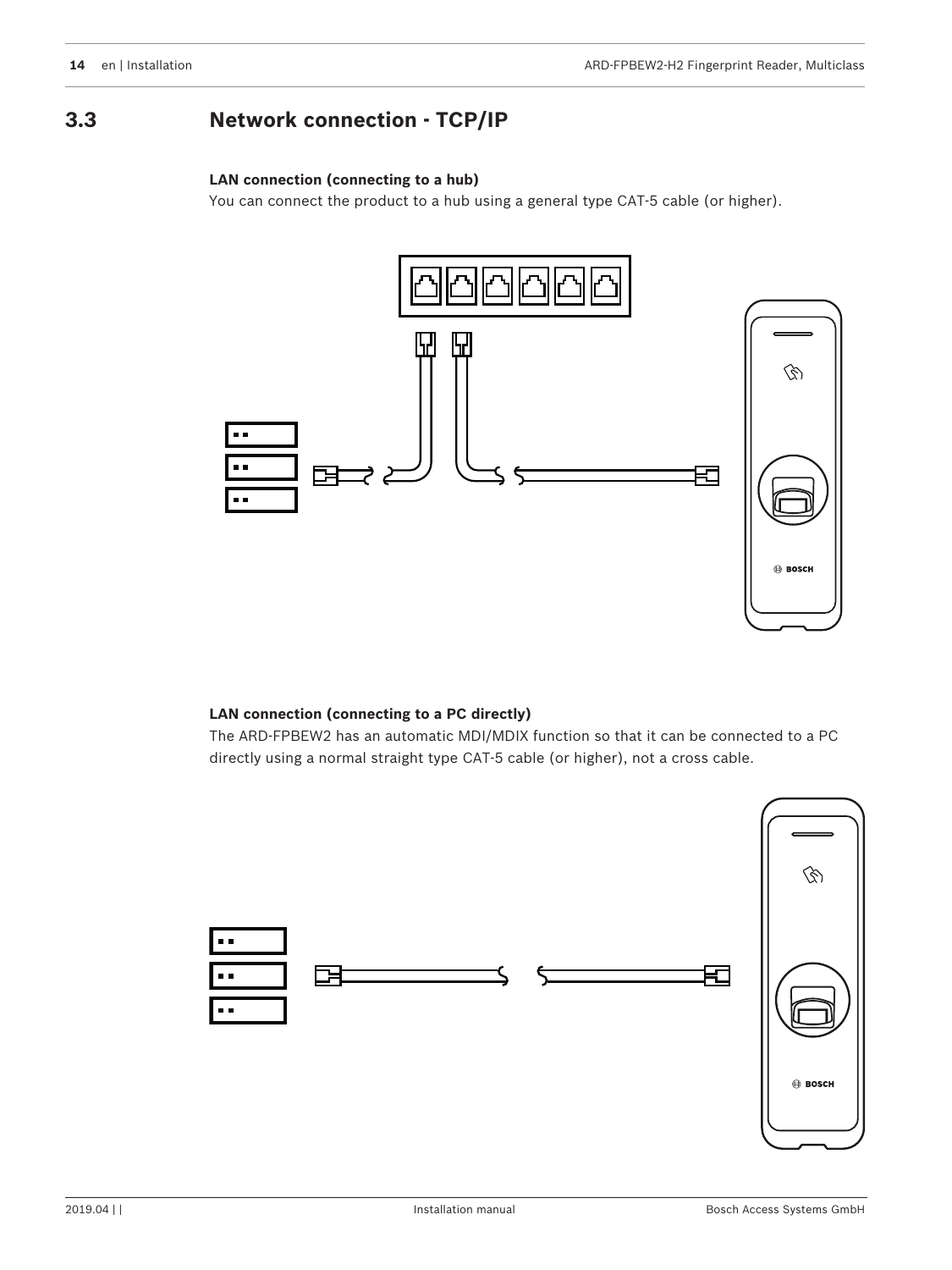**3.4 Wiegand connection**

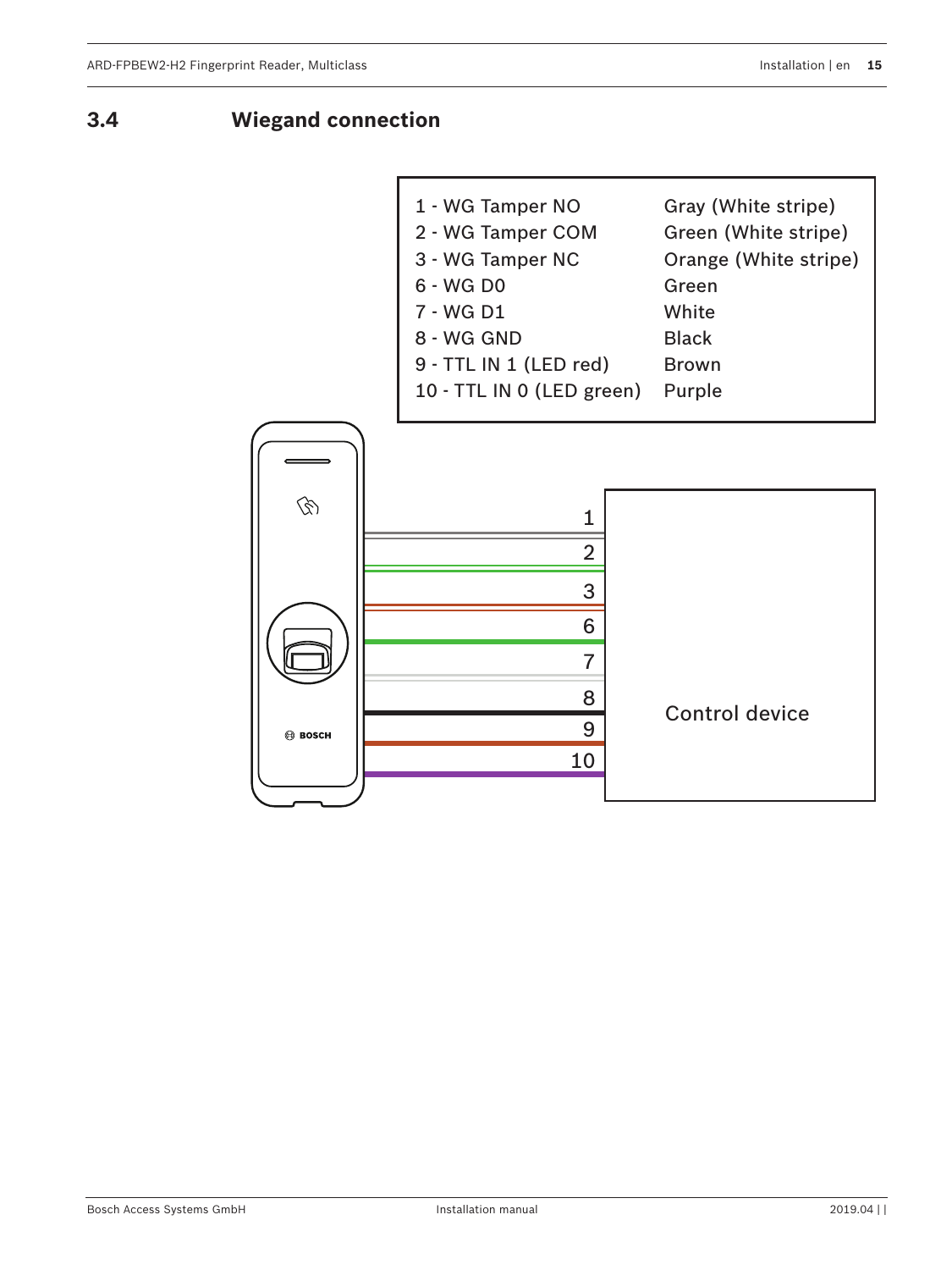**3.5 RS 485 Connection**



### **3.6 Resetting Network Settings**

- 1. Turn the power on.
- 2. Press the network reset button on the rear of device until the device restart automatically.
- 3. Connect the device with default values.
- TCP/IP address: DHCP address assignment (If DHCP address assignment is fails, 169.254.x.x will be set.)
- Server mode: Disabled
- RS-485: PC connection, 115200 bps
- 4. Change the TCP/IP address or RS-485 information.
- 5. Turn the power off later on and then check the network setting is properly.

### **3.7 Restoring the Factory Defaults**

This will delete all data and root certificate on the device and reset the settings.

- 1. Turn the power on.
- 2. Press the reset button three times quickly.
- 3. When the yellow LED is blinking, press the reset button again.

#### **NOTE**

– If there is no root certificate on the device, you cannot restore the factory defaults.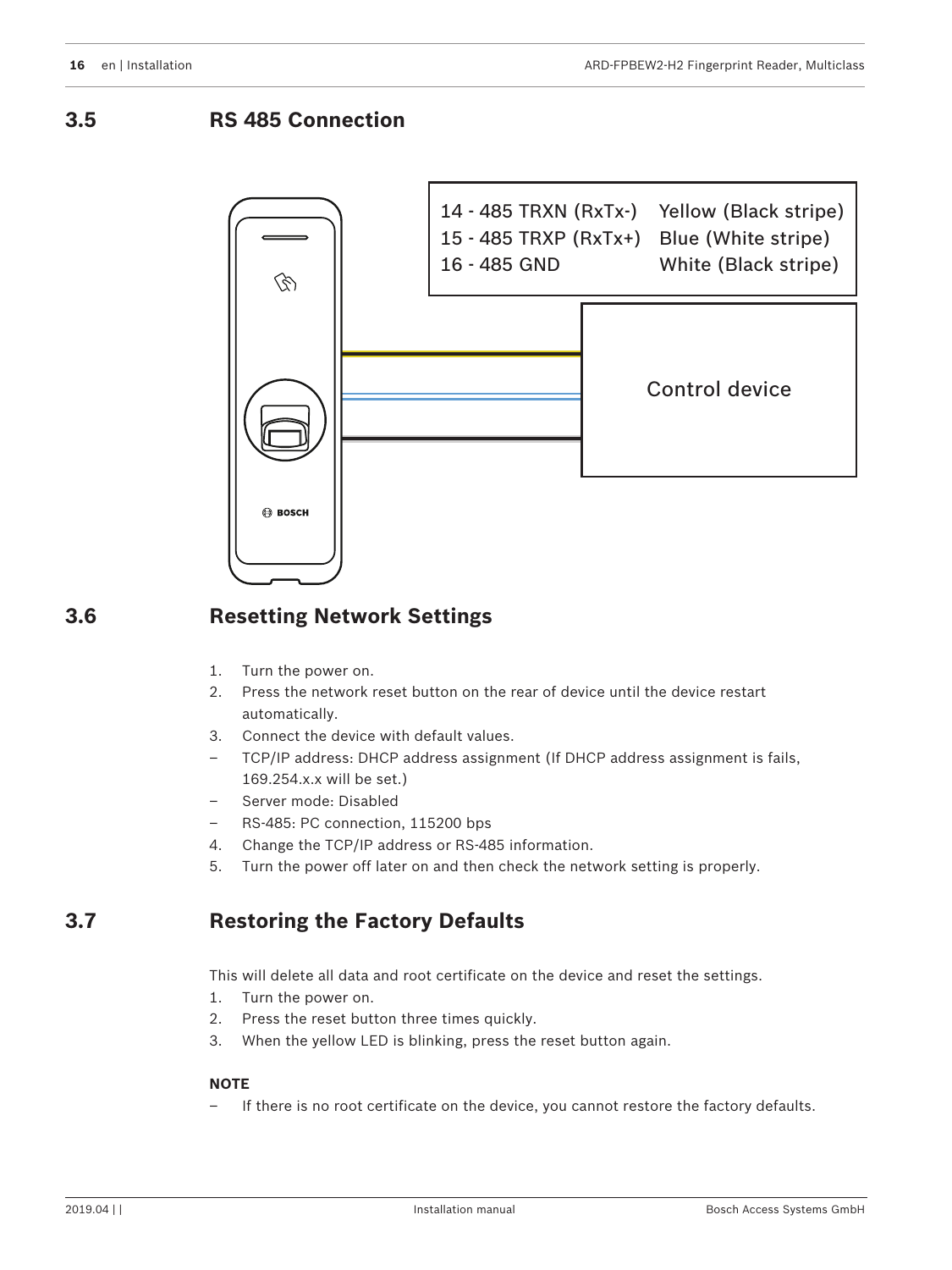## **4 Technical Data 4.1 Product Specifications**

#### **General**

| <b>Biometric</b>    | Fingerprint                                                                                                                                                                                                                                                                                                                                                                                                                              |
|---------------------|------------------------------------------------------------------------------------------------------------------------------------------------------------------------------------------------------------------------------------------------------------------------------------------------------------------------------------------------------------------------------------------------------------------------------------------|
| Storage templates   | Template on device<br>Template in secure database of AMS or<br><b>BIS/ACE</b>                                                                                                                                                                                                                                                                                                                                                            |
| Modes for access    | Fingerprint plus card<br>Fingerprint or card<br>Card only<br>Fingerprint only                                                                                                                                                                                                                                                                                                                                                            |
| Max. user           | 400.000 (1:1 matching)<br>100.000 (1:N matching)                                                                                                                                                                                                                                                                                                                                                                                         |
| Max. template in DB | 4.000.000 (10 templates per person; 1:1<br>matching)                                                                                                                                                                                                                                                                                                                                                                                     |
| Card compatibility  | EM (26 bit standard coding scheme)<br>HID Prox (26 / 37 bit standard coding<br>scheme)<br>MIFARE classic (ISO 14443A CSN /<br>Bosch code)<br>MIFARE DESFire EV1 (ISO 14443A CSN /<br>Bosch code)<br>iCLASS (26 / 37 bit standard coding<br>scheme)<br>HID Corporate-1000 (35 / 48 bit<br>standard coding scheme)<br>iCLASS SE (26 / 37 bit SIO - Secure<br>Identity Object)<br>iCLASS Seos (26 / 37 bit SIO - Secure<br>Identity Object) |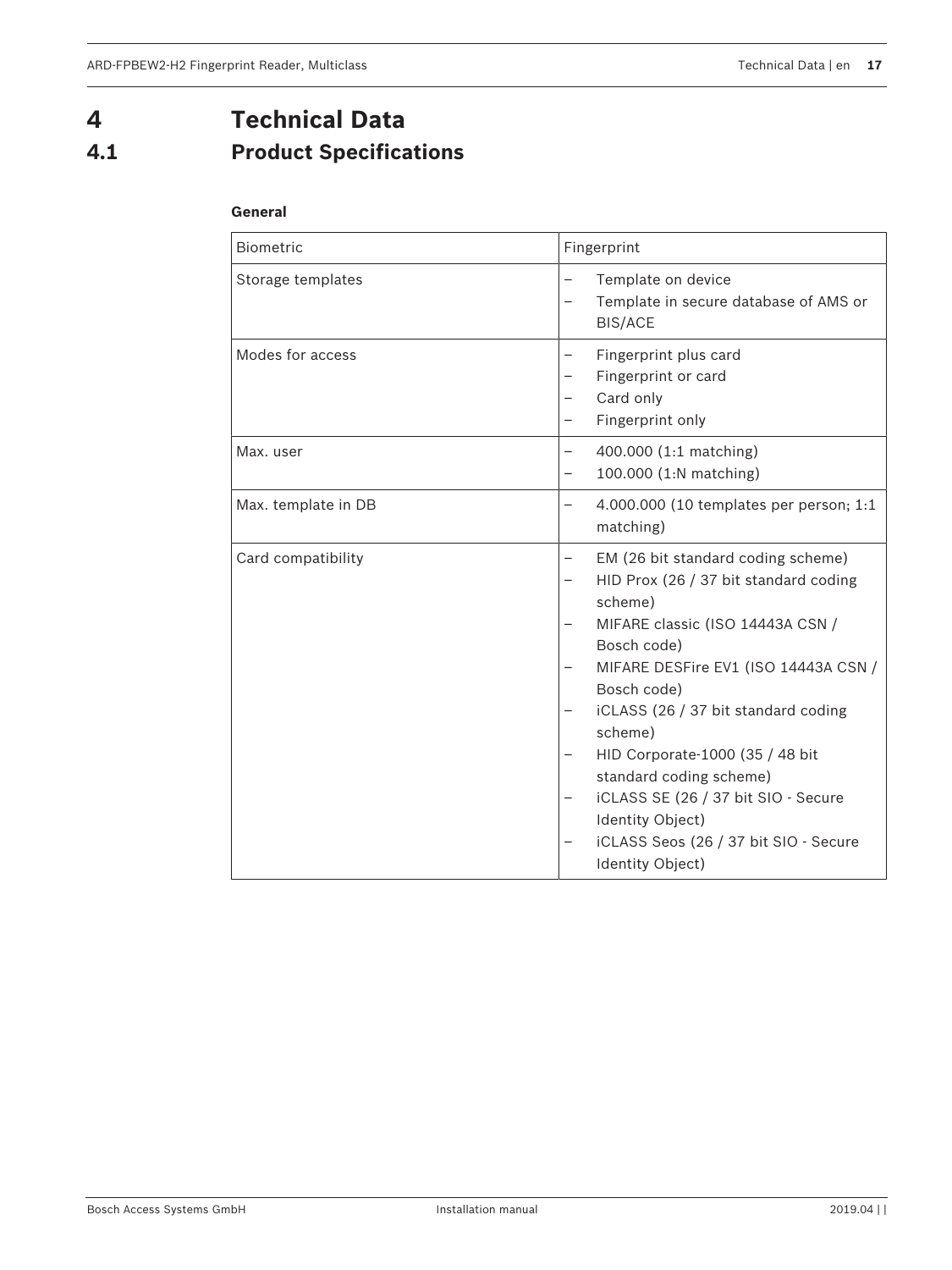#### **Electrical**

| Operating voltage | 12 VDC                                                                                                                                               |
|-------------------|------------------------------------------------------------------------------------------------------------------------------------------------------|
| Current draw      | 600 mA max. (peak)                                                                                                                                   |
| Memory            | 2GB flash<br>$\overline{\phantom{0}}$<br>256MB RAM                                                                                                   |
| CPU               | 1.2 GHz Quad Core                                                                                                                                    |
| Sound             | Multi-tone buzzer                                                                                                                                    |
| Tamper detection  | Supported                                                                                                                                            |
| Interfaces        | Ethernet (TCP/IP 10/100 Mbps) with<br>$\overline{\phantom{m}}$<br>PoE (IEEE 802.3af)<br>RS-485 (OSDP v2)<br>$\overline{\phantom{m}}$<br>Wiegand<br>- |

#### **Mechanical**

| Housing material                   | Polycarbonate                                                       |
|------------------------------------|---------------------------------------------------------------------|
| Dimensions $(H \times W \times D)$ | 50 mm x 172 mm x 38.2 mm (top)<br>50 mm x 172 mm x 43.5 mm (bottom) |
| Weight                             | 251 <sub>g</sub>                                                    |
| Color                              | Silver / Black                                                      |
| LED color                          | Multicolor                                                          |

#### **Environmental**

| Impact protection     | <b>IK 09</b>                        |
|-----------------------|-------------------------------------|
| Environmental rating  | IP 67                               |
| Operating temperature | -20°C to +50°C (-4°F to 122°F)      |
| Humidity              | 0% to 80%, no condensation of water |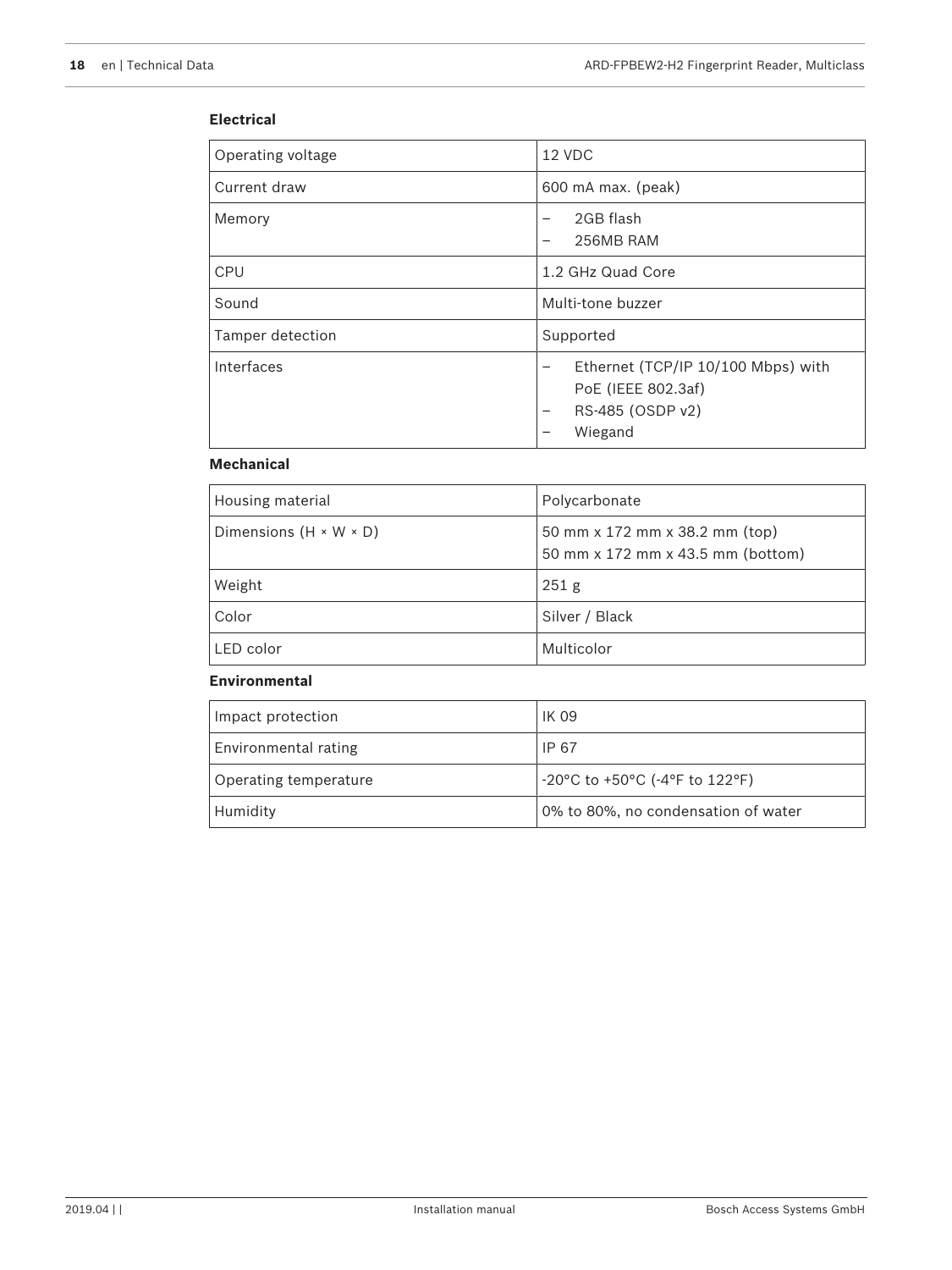## **4.2 Dimensions**

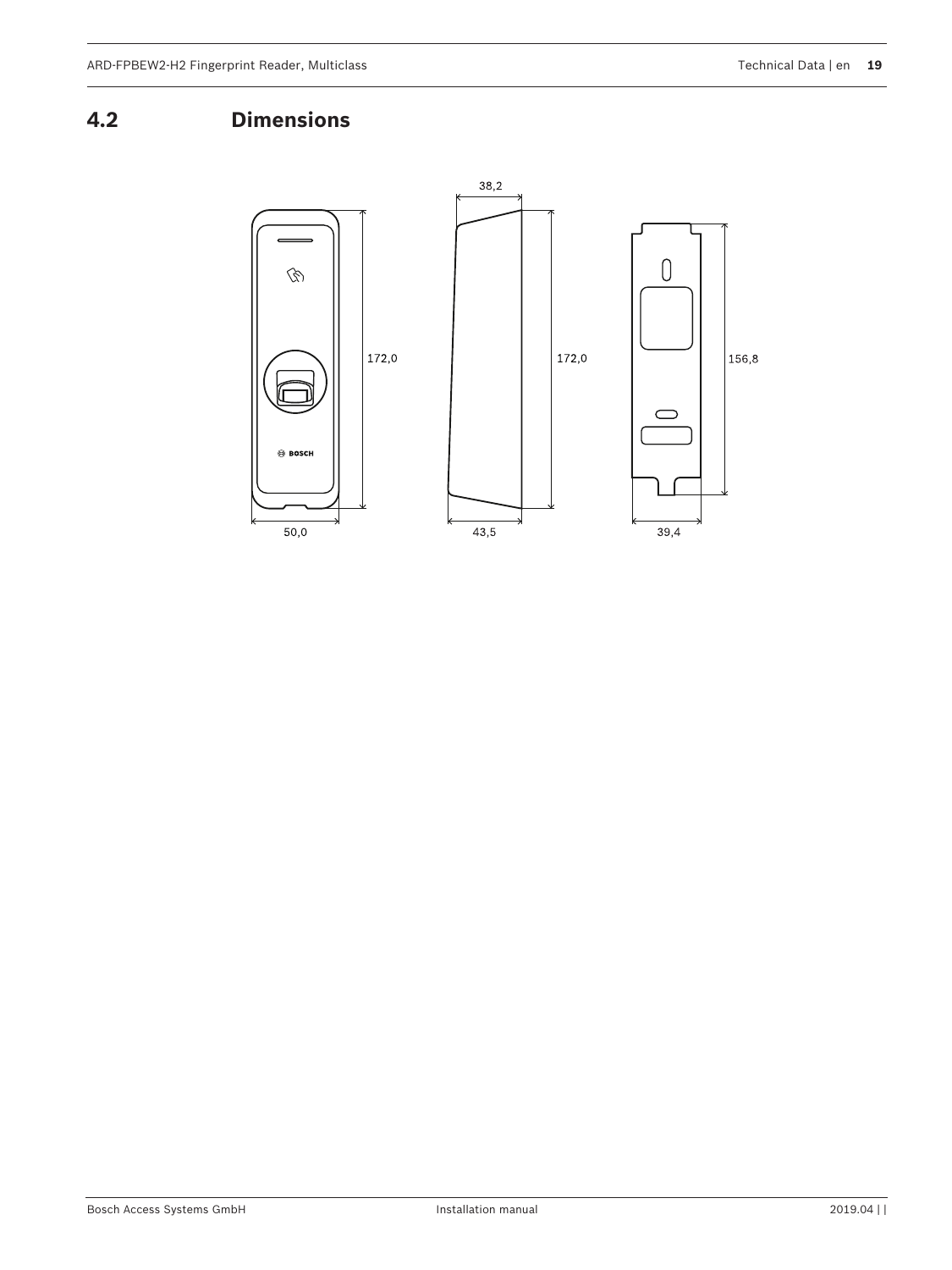## **5 UL 5.1 UL 294 requirements**

The following UL 294 levels apply:

- Destructive attack level 2
- Line security level 2
- Endurance level 1
- Standby power- level 1

If the unit is powered by an external power supply, you can use:

- UL Listed Class 2 power supply with 12VDC
- UL 294B Listed PoE power source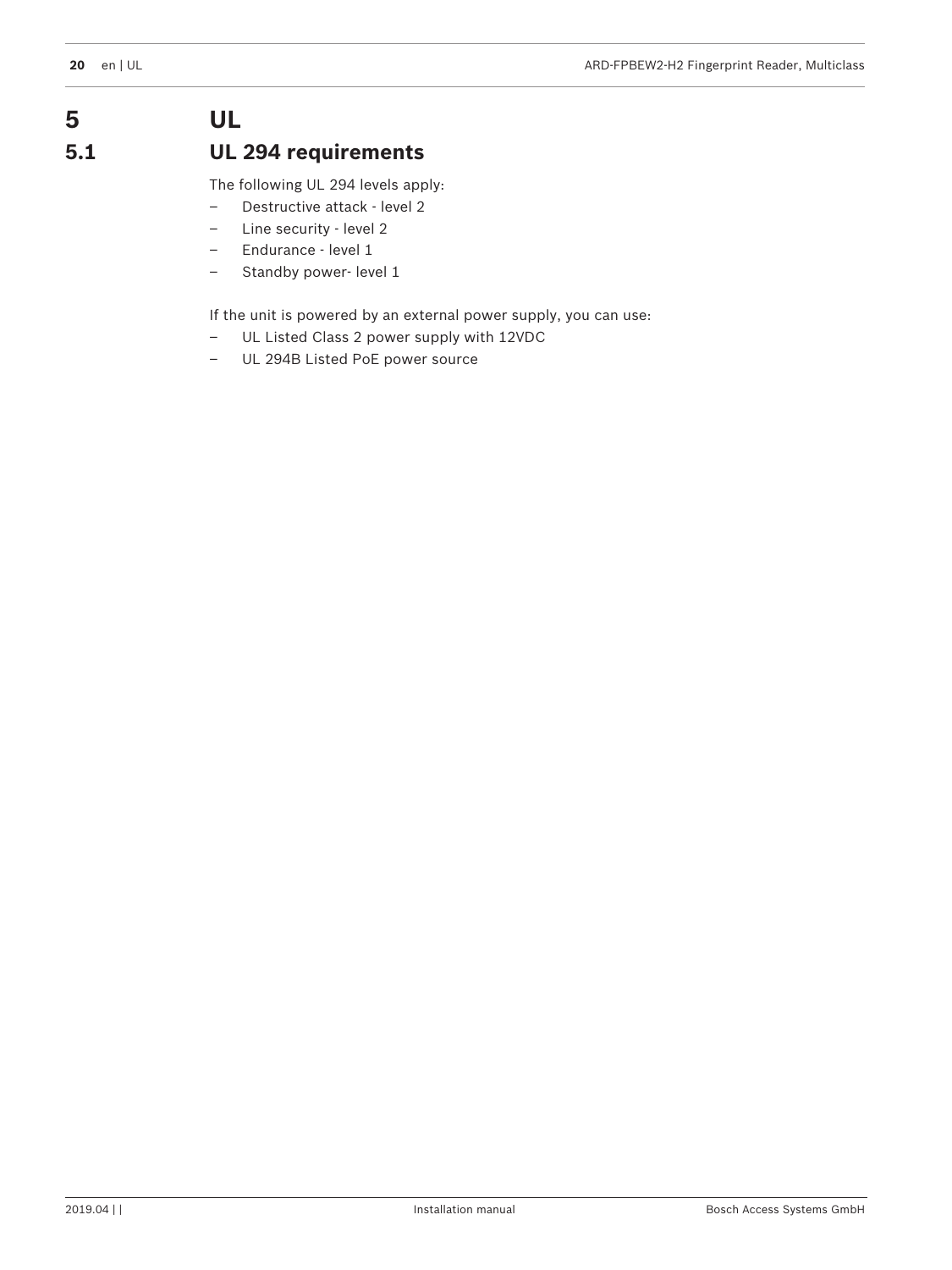## **6 FCC**

## **6.1 Compliance information**

THIS DEVICE COMPLIES WITH PART 15 OF THE FCC RULES.

Operation is subject to the following two conditions:

- This device may not cause harmful interference, and
- This device must accept any interference received, including interference that may cause undesired operation.

Note: This equipment has been tested and found to comply with the limits for a Class B digital device, pursuant to part 15 of the FCC Rules. These limits are designed to provide reasonable protection against harmful interference in a residential installation. This equipment generates, uses, and can radiate radio frequency energy and, if not installed and used in accordance with the instructions, may cause harmful interference to radio communications. However, there is no guarantee that interference will not occur in a particular installation. If this equipment does cause harmful interference to radio or television reception, which can be determined by turning the equipment off and on, the user is encouraged to try to correct the interference by one or more of the following measures:

- Reorient or relocate the receiving antenna.
- Increase the separation between the equipment and receiver.
- Connect the equipment into an outlet on a circuit different from that to which the receiver is connected.
- Consult the dealer or an experienced radio/TV technician for help.

Modifications not expressly approved by the manufacturer could void the user's authority to operate the equipment under FCC rules.

This appliance and its antenna must not be co-located or operation in conjunction with any other antenna or transmitter.

A minimum separation distance of 20 cm must be maintained between the antenna and the person for this appliance to satisfy the RF exposure requirements.